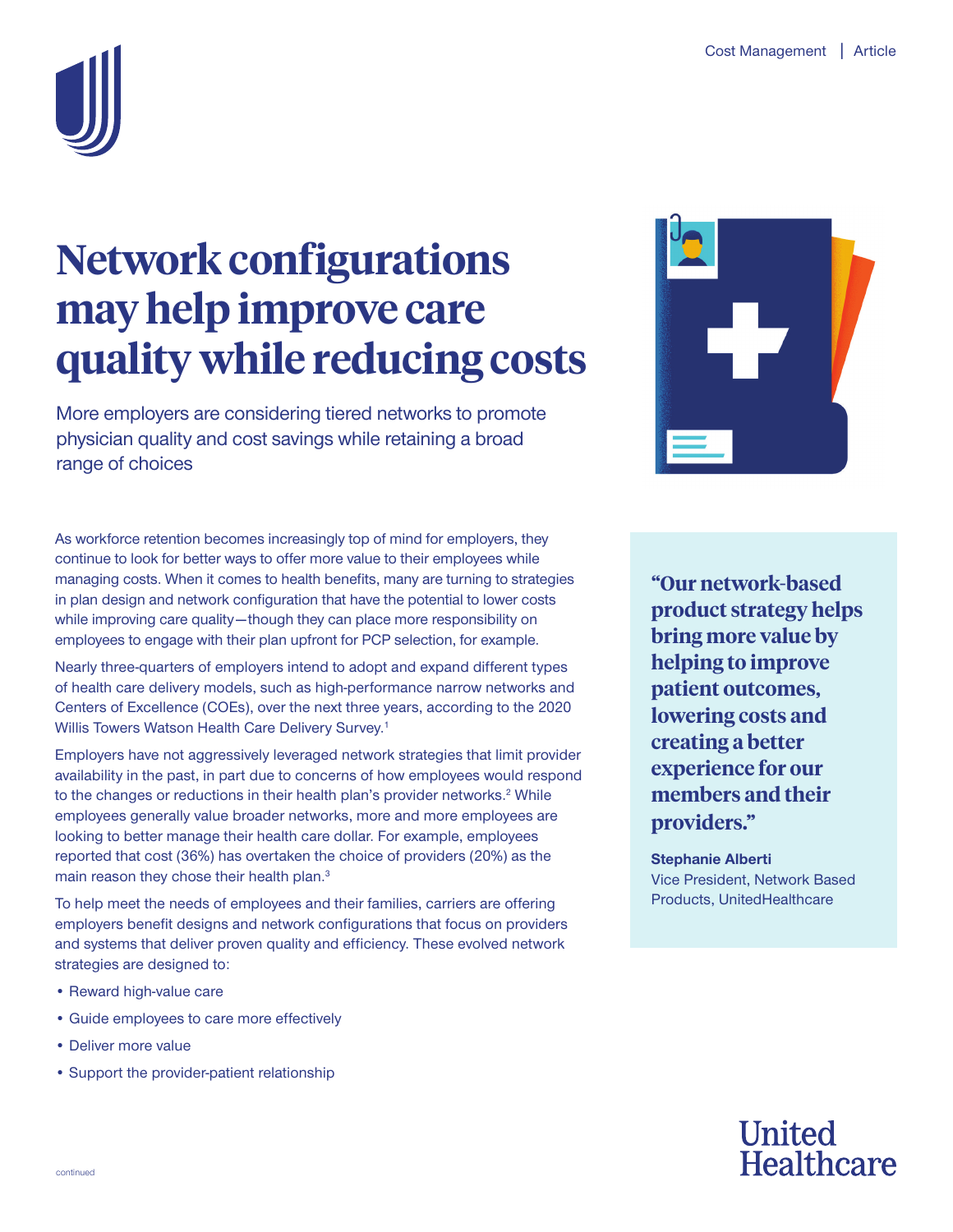## **Tiered networks incentivize using higher-value providers within a broader network**

One way that health plans have sought to balance the competing desires for broader networks and the use of more efficient, higher-value providers is by creating tiered networks.<sup>2</sup> Unlike narrow networks, in which members are given a limited number of provider choices, tiered networks offer a broad range of choices.

Tiered networks divide network providers into levels or tiers, based on the value of the care they provide—accounting for both quality and cost. The providers that deliver care that is high value—lower cost and higher value—are in the highest tier.<sup>2</sup>

## UnitedHealthcare **Here's how it works at UnitedHealthcare**



#### **Tier 1 network providers:**

Members receive the highest level of benefits for using Tier 1 providers. This may include selecting physicians within Accountable Care Organizations (ACOs) or lower cost hospitals, or Premium Care Physicians from the UnitedHealth Premium® program.



#### **Network providers:**

Members receive network benefits for using network providers. This includes services delivered by non-Tier 1 and all other physicians that are not included in the Premium program. Network benefits are generally a lower level of benefits than Tier 1 benefits.



 **Non-network providers (if non-network coverage is included):** Members receive the lowest level of benefits for using non-network providers.

By lowering member cost-share, such as lower copayments and coinsurance, tiered networks channel consumers to "preferred providers" of high value. Since a Tier 1 status can mean more patients for a provider, providers may be incentivized to lower their costs to achieve this status.

### **Identifying higher-value, lower-cost physicians**

A quarter of employers use data on provider quality and costs to guide members toward higher-value providers, and this figure may rise to 59% by 2023. To establish a high-value network, employers partner with their health insurance carrier (67%) or a third-party vendor (26%).<sup>1</sup> Two ways UnitedHealthcare offers high-value networks in plan designs is through collaborations with select ACOs and the UnitedHealth Premium program.

UnitedHealthcare collaborates with select ACOs dedicated to offering higher value care at lower costs. These providers are featured at the Tier 1 benefit level. ACOs are groups of doctors, hospitals and other health care providers who come together voluntarily to provide coordinated quality care to the patients they serve.

**"With a tiered network, patients still have access to an entire network, but they are incented to use high-value providers."** 

#### **Chris Brown**

Vice President, Network Analytics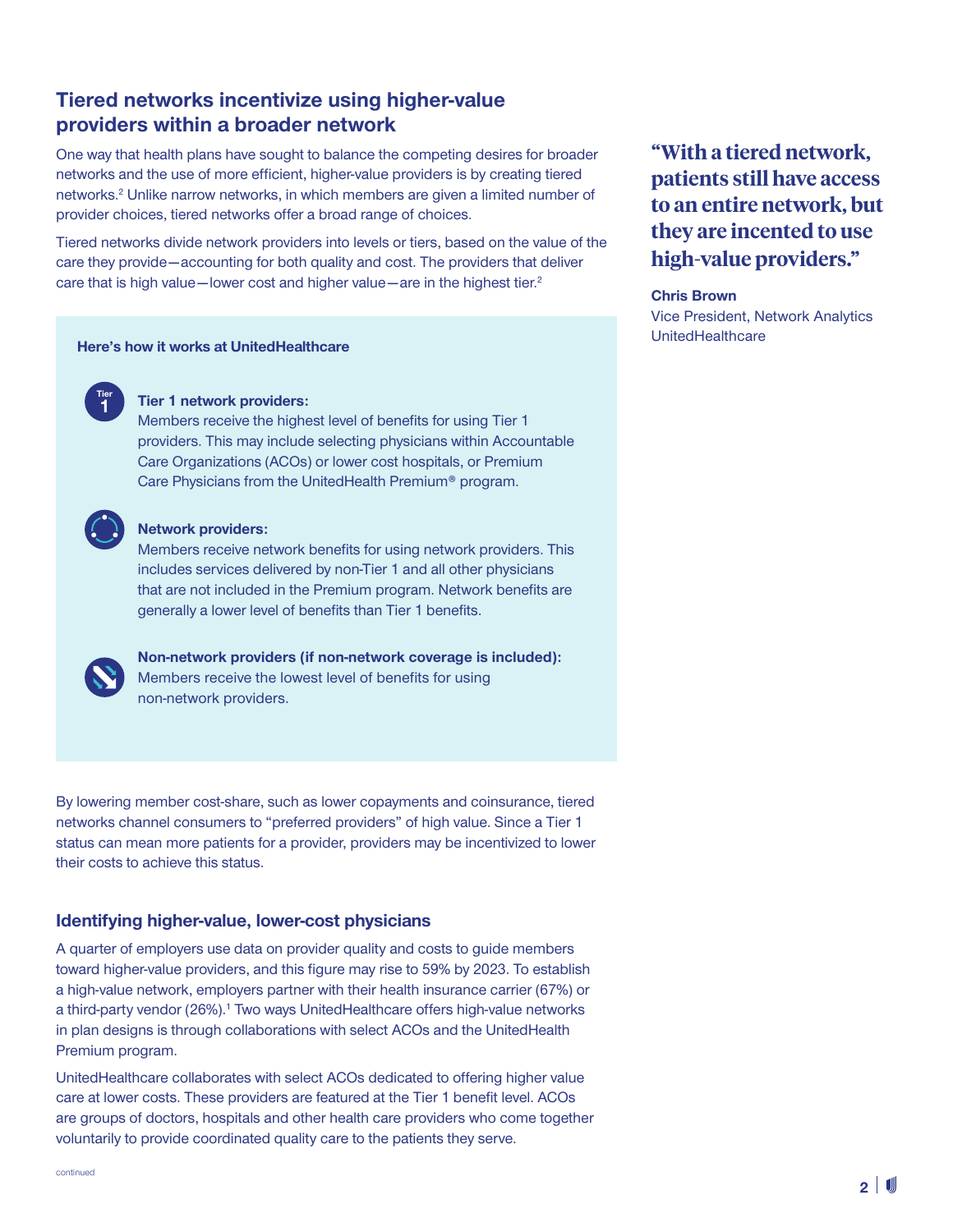Through one ACO plan design, physicians and specialists evaluated for quality and cost efficiency generated up to 15% in savings.<sup>4</sup> In markets where ACOs are not yet available, the Tier 1 network includes designated UnitedHealth Premium Care Physicians and specialists providing a national network offering.

The Premium program is designed to deliver on this need by analyzing quality measures related to preventive care, evidence-based care, chronic disease care, patient safety, sequencing of care and effectiveness of procedures. Only after quality criteria is met does UnitedHealthcare look at the cost efficiency of those providers.

"We're helping members shop like consumers for health care when we've identified high-value providers," says Dr. Gerald Hautman, Chief Medical Officer and Senior Vice President of UnitedHealthcare National Accounts. "There's increased transparency since these high-value providers need to meet certain quality and cost criteria for the highest tier. And this translates into better care at a lower cost."

For all 16 Premium specialties evaluated in the Premium program, Premium Care Physicians had 10% lower total cost of care than non-Premium Care physicians due to factors including fewer complications and redo procedures, as well as following evidence-based medicine.<sup>5</sup>

## **UnitedHealth Premium program**

**27%**

lower risk-adjusted PMPM<sup>6</sup>

**47%**

fewer inpatient hospital  $admissions<sup>6</sup>$ 

## **Tiered networks have evolved to meet large employers' needs**

In the past, it has been a challenge for some employers to establish national tiered networks because they need to cover the entire country, including rural areas with fewer providers.

"The Premium program was one of the first in the industry to evaluate physicians for quality and cost efficiency," says Carol Carlson, Vice President, Market Engagement Services at UnitedHealthcare. "We've continued to expand access and improve our evaluation methods based on factors such as geography and scope of services working closely with physicians."

The program is currently available in 172 markets in 45 states with 16 premium specialties that represent 47 subspecialties.

**"To fully understand the costs, it requires consumers understand the differences in the tiers. Consistently using Tier 1 providers may help lower costs and improve health outcomes."** 

#### **Carol Carlson**

Vice President, Market Engagement Services **UnitedHealthcare** 

## **Helping employees navigate tiered networks**

Tiered networks help employees through a potentially complex process of finding a provider by identifying high-quality, lowercost physicians. To help employees navigate tiered networks, employers can provide employees information that includes:

- Education and resources to help educate employees about Tier 1 providers
- Reminders that employees in tiered plans need to check the tier status of their physician since it may affect out-of-pocket costs
- To receive the highest level of benefits, employees should confirm that the provider and facility location they are visiting is in Tier 1.